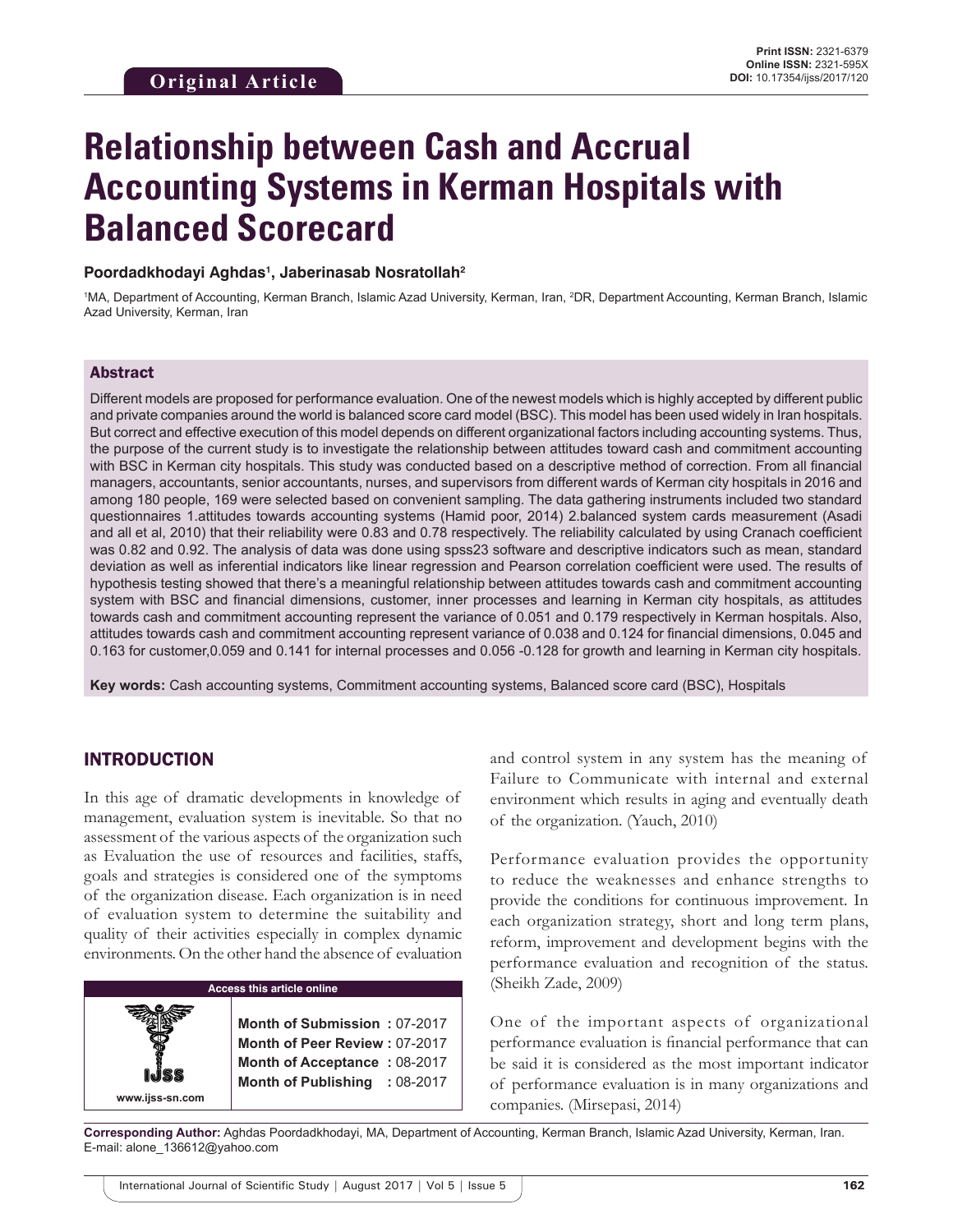Assess the financial performance of an organization Refers to financial indicators, which generally refers to the capital cost of the organization. Such as the company's profit per share and economic value added and other methods to calculate the economic benefit. For a long time performance evaluations were only done by relying on financial criteria Such as earnings per share, return on assets, economic value and. that were retrospective and based on accounting information and facts and figures (ebno rasool, rezayi, 2004)

There are two major obstacles to the traditional method for evaluating the performance: The first obstacle is the lack of foundations and control limits, in the event that management is based solely on financial indicators. Because Current financial performance is nothing more than the output figures for the past business activities. Another obstacle is that public employees have little knowledge about Concepts such as the cost of capital and firm value. (Hoffecker and ChowQuoted from sheikh zade, 2009)

Accordingly various researchers have provided different models in evaluating the performance especially in financial performance. One of the newest performance evaluation model that is Very welcomed by various public and private organizations and companies located in the world is balanced Scorecard model which is Introduced and presented by Kaplan in 1992. (mehdad, 2016)

The importance of financial performance is because of conflict of interests between the interests of managers and outside the organization. Initial searches to achieve criteria in Performance measurement has been resulted the use the numbers and accounting information in this field. (Rajab zade and colleagues, 2010)

Balanced Scorecard model is one of the new methods for evaluating the performance of the organization that evaluates the revenue of an agency from four perspectives. Financial perspective, customer, internal (internal processes), and learning (innovation) are four views that the revenue of an agency will be evaluated based on them. In this model the strategic objectives and mission of the organization is determined. After this step they determine the criteria for performance evaluation based on the context of the above four perspectives. This model is an appropriate model to determine the effectiveness of strategies and policies of the organization because it uses the organization's goals and strategies to determine Performance Criteria. And again because of this property, it is According to the strategic planning or it is the strategic planning itself. (Rygby, 2001)

One of the organizations that in recent decades in Iran has welcomed the Balanced Scorecard Performance Assessment Model And uses it in assessing its organization is hospital. And in this regard Kerman hospitals also apply this model to assess in these past a few years. However the attitude of financial and non-financial managers and hospital administrators for evaluating models were different So that some consider it as a super and functional model to manage Hospitals better. But on the other hand some do not consider it appropriate for hospitals because they believe that the criteria considered in this model doesn't exist in hospital information systems especially in the area of customer satisfaction, employee satisfaction, education, etc that this disagreement reduces the effectiveness of this model in the strategic management in hospital. (Baba jani, 2010)

One of the criticisms that use of Balanced Scorecard critics enter in evaluating the hospital is the hospital's accounting system is not synchronized with the model so this group argues. Today cash accounting system is used more than accrual accounting system in hospital and given that the cash accounting system focused on tangible cash flow and financial. So Balanced Scorecard can't be used for financial evaluation in hospital. (Khodami poor and zeynali, 2007). But still has not addressed this issue meaning the impact of attitude on cash and accrual accounting on the balanced scorecard scientifically and this is a studious vacuum.

Financial obligation reporting points on the preparation of financial statements and annual reports on accrual basis. Financial statements based on accrual give more comprehensive accounting information than data from traditional cash accounting system. Financial statements based on a commitment to a section is Independent Including operation statement, application statement, statement of assets and liabilities, Cash flow statement, accounts for independent transactions And accompanying notes and documents relating to the directors and auditors. (Beechy, 2007)

Actually Cash accounting tracks cash payments and receipts. And that's why a lot of hidden costs and revenues may not be recorded or considered so using accrual accounting to calculate the cost of services is necessary to calculate the profit and loss. (kasiri, 2008). Accrual accounting has a more accurate assessment of the costs and revenue. The logic underlying these changes is that traditional accounting system has little emphasis on Spending limits and responsibility for cash flows and balances.

Performance measure Plan is including outputs, effectiveness and results of activities and by studying the long-term commitment and the total financial position know the Managers responsible about the full costing. Obligation Information, are Kept for precise evaluation of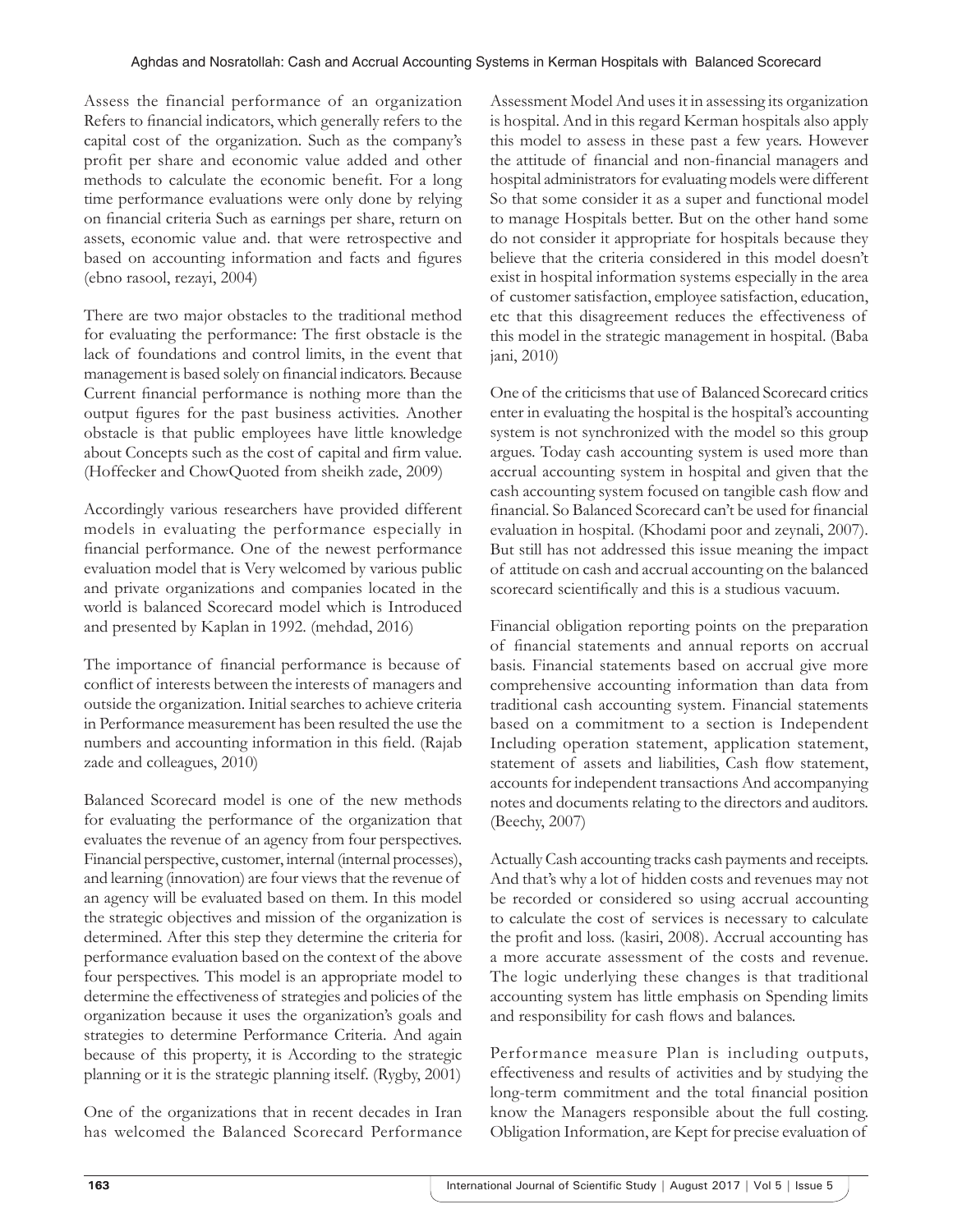the full cost, Services And indicators of the effectiveness of planned performance. This argument is particularly important for supporters of reform that the accrual accounting provides a more detailed view of the services of the government and some people believes accounting system of Government agencies can be used to assess the performance of the Balanced Scorecard easier and better when accounting system of government agencies are Accrual. (hosseini araghi and aghaloo, 2014)

Balanced Scorecard is one of the useful and popular models in organizations and corporations around the world and in Iran a lot of organizations such as hospitals use it. (Dadashi khas, behroozi zad, 2006). So it is necessary to research on the efficiency of this model in field work. Because as long as not scientifically evaluate the effectiveness of an evaluation model it will be vague Strengths and weaknesses and responsible attitude to it.

Based on this research it can give a real clear view of the effectiveness of the Balanced Scorecard Particularly in the financial perspective of hospitals in Kerman and Managers attitudes about it to determine its strengths and weaknesses Based on the information obtained And if it is necessary determine the conditions that must be prepared to take advantage of this model to make it more useful.

According to the above, It can be said that one of the factors that can be effective to use balanced scorecard practical and correctly to evaluate hospital performance is the attitude of managers to Cash and accrual accounting. But according to records reviewed no one pay attention to The Role of the attitude of managers on cash and accrual accounting system with The Balanced Scorecard in hospitals in a fieldwork yet. And this is a research vacuum that the researcher plans to deal with in a fieldwork. So the main question that researcher plans to respond to it scientifically is that:

Is there any relationships between attitudes to cash and accrual accounting systems and the Balanced Scorecard in hospitals in Kerman?

# RESEARCH BACKGROUND

Mehrol hasani and barfe (2015) began studying the University of Medical Sciences teaching hospitals And Social Security organization of kerman state performance assessment by using balanced scorecard that the results show social security hospitals Had more favorable performance Compared with Teaching hospitals In the process aspect and customer satisfaction and Teaching hospitals were better in The financial and human resources

aspects. Also this research showed that balanced scorecard is a useful tool to Evaluate hospital performance.

Mvhdshvkry and Ramli (2015) research the organizational structure and functioning of private hospitals in Malaysia through the Balanced Score Card with the focusing on knowledge management. That the results showed most of private hospitals that are using balanced scorecard method are highly centralized and formalized. These private hospitals are obliged to follow the official rules and regulations are formally approved In order to ensure managers and officials to comply Health care provider staff and Supported values.

Azizgard and karimi (2011) studied the impacts of changing Cash accounting to accrual accounting method in Financial and operational performance Shahid Beheshti University of Medical Sciences

The results of this study showed Conversion cash accounting to accrual accounting method will result the improvement in financial and operational performance and it is also more efficient than cash accounting to determine the cost of services and activities and lead to better control of revenues and costs. Finally the accrual accounting gives more precise and more accurate financial reports to managers.

Josep and John (2012) studied the Balanced Scorecard As a management tool for evaluating and monitoring the implementation of the strategy in health care establishments in Spain. And they result that balanced scorecard has the potential to help to implement strategies through strategybased performance measurement systems. However, its effective reception requires the implementation of general tools with the specific realities of health care organizations. (mehrolhasani and barfe, 2015)

khajooyi and colleagues (2011) began to examine the feasibility of implementing the Balanced Scorecard techniques In assessing the performance of hospitals in Shiraz, The results showed Index of the four perspectives of the balanced scorecard is possible in Shiraz hospitals But so far the needs and ideas for implementing this technique is not well established in Shiraz hospitals. Further investigation revealed that Customer perspective is the most important factor and views of internal processes, financial, and learning and growth were ranked next (karbasi yazdi and tarighi, 2010) evaluate the benefits of the commitment system at the University of Medical Sciences and Health Services in Tehran that The results of this study showed Implementing accrual accounting at the University of Medical Sciences and Health Services can express the cost of services more transparent. And help managers to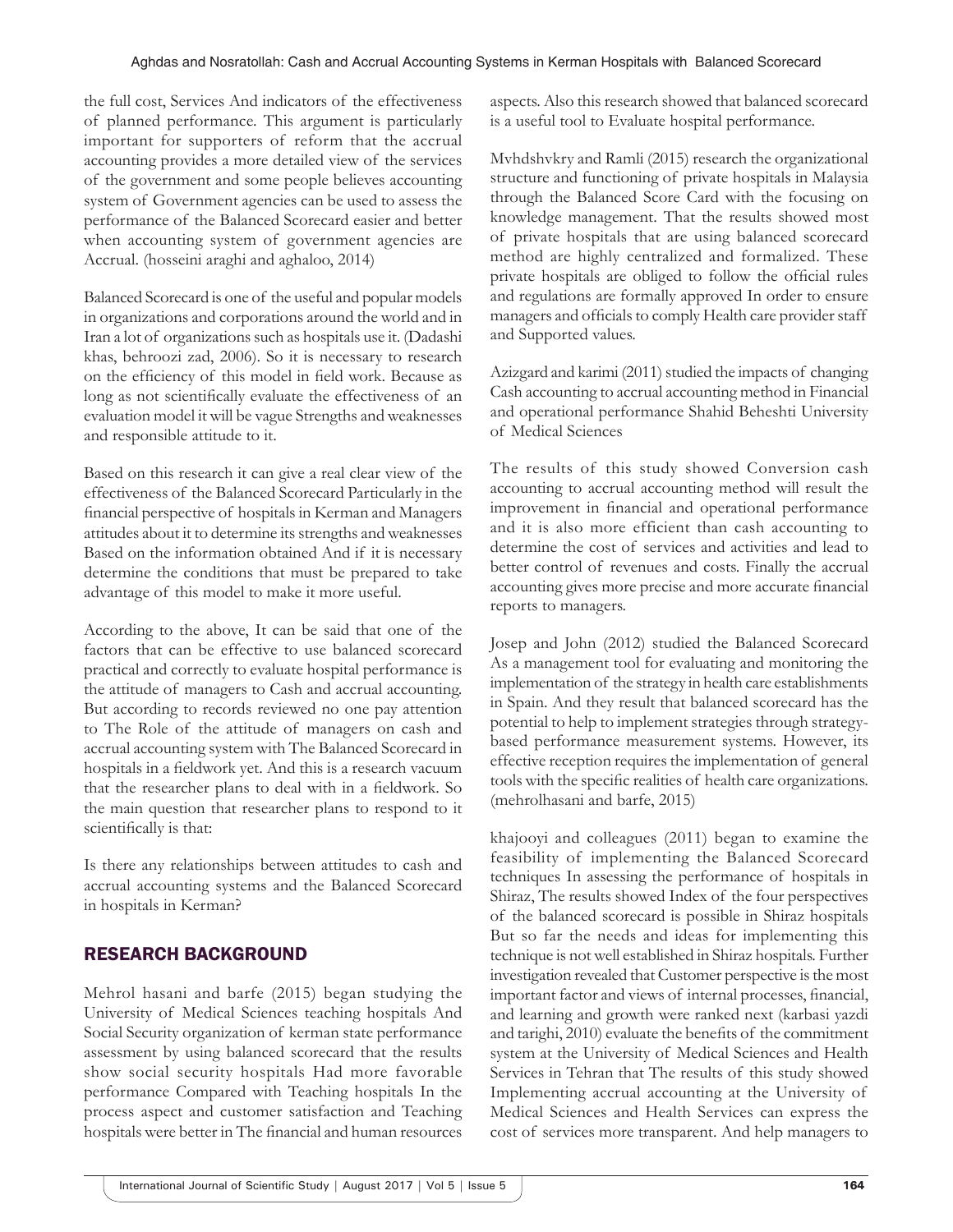make Optimal decisions and provide accountability Tools for managers.

## METHODOLOGY

This research method is a descriptive correlational study. The study population in this study includes all financial managers and accountants working, And senior accountants, Supervisor of all hospital wards in Kerman city, In 2016 the number is 380 that provided with sampling method And based on the kukran method 169 of them were selected as samples. 20 items questionnaire of hamidpoor 2014 used to assess attitudes to accounting systems. The questionnaire has 20 questions with Likert scale (Totally disagree score 1, disagree score 2, Somewhat Agree score 3, Agree score 4, And completely agree Score 5) that Attitude to accounting systems measure in two dimensions including Attitudes towards cash accounting system and Attitudes towards accrual accounting system. Producer mentioned Content validity of the questionnaire Suitable and approved and Face validity of it 0.83, And the reliability factor 0.84 based on the Cronbach's alpha method. In this research The Cronbach's alpha factor was obtained 0.82 for this questionnaire. Asadi and colleagues questionnaire of 40 questions (2010) was used to assess the Balanced Scorecard. The questionnaire has 40 questions with Likert scale (Very much score 1, very score 2, medium score 3, Low score 4, and very low score 5) that evaluate balanced scorecard in four dimensions consist of financial, customer, internal processes and learning and growth. Asadi and colleagues (2010) have mentioned Content validity of the questionnaire is appropriate and acceptable and the elemental validity is 0.78 and reliability with Cronbach's alpha is 0.72 In this research Cronbach's alpha coefficients was obtained 0.92 for this questionnaire. In the research were used two statistical methods to analyze data from. Descriptive statistics included average, Standard deviation, and also inferential statistics consist of two-variable linear regression. By the way it is used spss software in this research for Different stages of statistical calculations and to analyze it. The significance level for verifying hypotheses is ( $\alpha$  =0.05).

## **DATA**

#### **Descriptive Statistics**

The results presented in Table 1 show that Average attitude of the cash accounting system is 87/3 Which represents the respondents' understanding of the strengths and weaknesses of cash accounting is in hospital. Meaning the respondents has good understanding of the cash accounting system and its functions and features. Average attitude towards accrual accounting system is 07/4 Shows that respondents understand the benefits and functions of accrual accounting is at a high level. Average scorecard is 43/3 which is higher than the average level and indicates that the Respondents know Balanced Scorecard is useful.

#### **Normal Distribution of Research Variables**

Considering the significant study variables obtained on 0.05 so the hypothesis  $H_0$  is not rejected that means this variable follows a normal distribution.

#### **The Results of Inferential**

Hypothesis 1: there is a significant relationship between the attitude of the cash accounting system and the Balanced Scorecard (BSC) in hospitals in Kerman.

# $Y=a+\beta_1x1+e$

According to the p value calculated from test (0.001) is less than significant level  $05/0$ , in this level  $H_0$  is rejected and As a result linear regression model is significant. That is there is a significant linear relationship between the attitude to cash accounting systems and Balanced Scorecard (BSC) in hospitals in Kerman. The  $R^2_{\text{adj}}$  (adjusted  $R^2$ ) is equal to 0.051. So the attitude of the cash accounting systems 0.051 explained variance Balanced Scorecard (BSC) in hospitals in Kerman. Considering the amount of β coefficients calculated by regression analysis can be said to annoy each standard deviation unit changing in attitude to the cash accounting system, Balanced Scorecard (BSC) equivalent standard deviation will change to 0.283. (Table 3).

Regression equation to estimate the Balanced Scorecard (BSC) Variable based on the attitude of the cash accounting system as follows:

 $BSC = 2.83 + 0.16$  (Attitude to the cash accounting system)

#### **Model Validity**

Since the Durbin-Watson statistic  $(1.57= D)$  is in the range of 1.5 to 2.5 Therefore it can be said errors are uncorrelated. It also wasn't found the reason for the variance errors are not constant. (Table 3)

| Table 1: Descriptive statistics of the study variables |         |                           |                |         |  |  |
|--------------------------------------------------------|---------|---------------------------|----------------|---------|--|--|
| <b>Variable</b>                                        | Average | <b>Standard deviation</b> | <b>Minimum</b> | Maximum |  |  |
| Balanced scorecard                                     | 3/43    | 0/54                      |                |         |  |  |
| Attitudes towards cash accounting system               | 3/87    | 0/69                      |                |         |  |  |
| Attitudes towards accrual accounting system            | 4/07    | 0/62                      |                |         |  |  |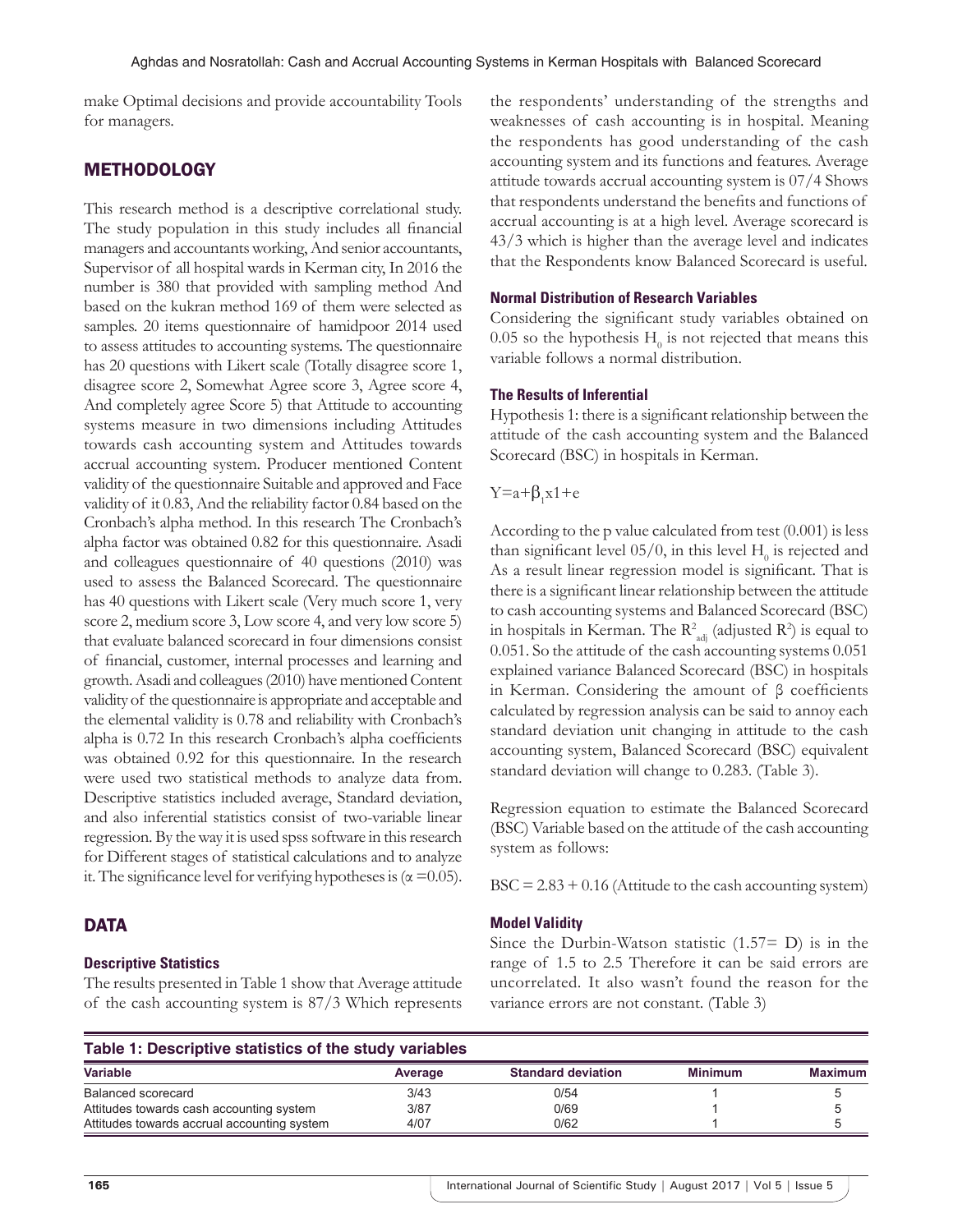Hypothesis 2: there is a significant relationship between the attitude towards accrual accounting systems and Balanced Scorecard (BSC) in hospitals in Kerman.

# $Y=a+\beta_1x1+e$

According to the p value calculated from test (0.001) is less than significant level 0.05, so in this level  $\rm H_{0}$  is rejected and as a result regression model is significant linear. That is there is a significant linear relationship between the attitude to accrual accounting systems and Balanced Scorecard (BSC) in hospitals in Kerman. The  $R^2_{adj}$  (adjusted  $R^2$ ) is equal to 0.179, so the attitude towards accrual accounting systems.0179 explained variance Balanced Scorecard (BSC) in hospitals in Kerman. Considering the amount of β calculated in coefficients test of regression model can be said Balanced Scorecard (BSC) will change 0.429 equivalent standard deviation to annoy each standard deviation unit change in attitude towards accrual accounting system. (Table 4).

Regression equation to estimate the Balanced Scorecard (BSC) Variable approach based on accrual accounting system is as follows:

 $BSC = 2.16 + 0.329$  (Attitude toward accrual accounting system)

## **Model Validity**

Since the Durbin-Watson statistic  $(D=1.56)$  is in the range of 1.5 to 2.5 Therefore it can be said errors are uncorrelated. It also wasn't found the reason for the variance errors are not constant. (Table 4)

## **CONCLUSION**

The results in Table 3 indicate that there is a significant and straight relationship between the attitude of the cash accounting system and the Balanced Scorecard (BSC) in hospitals in Kerman. In other words the attitude of the authorities and financial staff of hospitals to be more negative about cash accounting systems, they can use better the balanced scorecard to evaluate the performance that these results are compatible with azizgard and karimi finding (2012) that showed Accounting of Shaheed Beheshti Medical University has an impact on financial and operating performance. The results of this study is also compatible with Josep and John findings (2012) which showed BSC has the potential to To help implement the strategy through strategy-based performance measurement systems, mehralhasani and barfe findings (2015) which showed, Balanced Scorecard is a useful tool for evaluating

## **Table 2: Kolmogrov Smirnov test for normality assumption of variables**

| <b>Variable</b>                                | <b>Smirnov</b><br>test | Kolmogrov Significant |
|------------------------------------------------|------------------------|-----------------------|
| Attitudes towards cash accounting system       | 1.65                   | 0.097                 |
| Attitudes towards accrual accounting<br>system | 176                    | 0.075                 |
| Balanced scorecard                             | 147                    | 0.106                 |

## **Table 3: Regression relationship between attitudes to cash accounting systems and Balanced scorecard (BSC)**

| BSC=a+ $\beta_1$ (cash accounting)+ $e_{it}$         |                                                |       |       |      |             |
|------------------------------------------------------|------------------------------------------------|-------|-------|------|-------------|
| <b>Variable</b>                                      | <b>Model</b>                                   |       |       |      |             |
|                                                      | Unstandard $\beta$ Standard Standard $\beta$   | error |       | t    | P           |
|                                                      |                                                |       |       |      |             |
| Attitudes<br>towards cash<br>accounting<br>system    | 0.16                                           | 0.051 | 0.283 | 3.16 | 0.001       |
| Intercept<br>N<br>R<br>$R^2$<br>R-squared Adj<br>D-W | 2.83<br>169<br>0.283<br>0.057<br>0.051<br>1.57 | 0.195 |       |      | 14.54 0.001 |
| F<br>P                                               | 10<br>0.001                                    |       |       |      |             |

# **Table 4: Regression and correlation coefficient between the attitude of the cash accounting system and the Balanced scorecard (BSC)**

| $BSC=a+\beta$ , (accrual accounting)+e.              |                                              |       |       |   |             |  |
|------------------------------------------------------|----------------------------------------------|-------|-------|---|-------------|--|
| <b>Variable</b>                                      | Model                                        |       |       |   |             |  |
|                                                      | Unstandard $\beta$ Standard Standard $\beta$ | error |       | t | Р           |  |
| Attitudes<br>towards accrual<br>accounting<br>system | 0.329                                        | 0.054 | 0.429 |   | 6.14 0.001  |  |
| Intercept                                            | 2.16<br>169                                  | 0.211 |       |   | 10.28 0.001 |  |
| R                                                    | 0.429                                        |       |       |   |             |  |
| $R^2$                                                | 0.184                                        |       |       |   |             |  |
| R-squared Adj                                        | 0.179                                        |       |       |   |             |  |
| $D-W$                                                | 1.56                                         |       |       |   |             |  |
| F                                                    | 37.66                                        |       |       |   |             |  |
| P                                                    | 0.001                                        |       |       |   |             |  |

the performance of hospitals. Cash flow statement. Independent accounts transactions and companion notes And documents relating to directors and auditors are independent, Cash accounting actually track cash payments and receipts. The costs and hidden revenues do not consider calculating final cost. The logic of the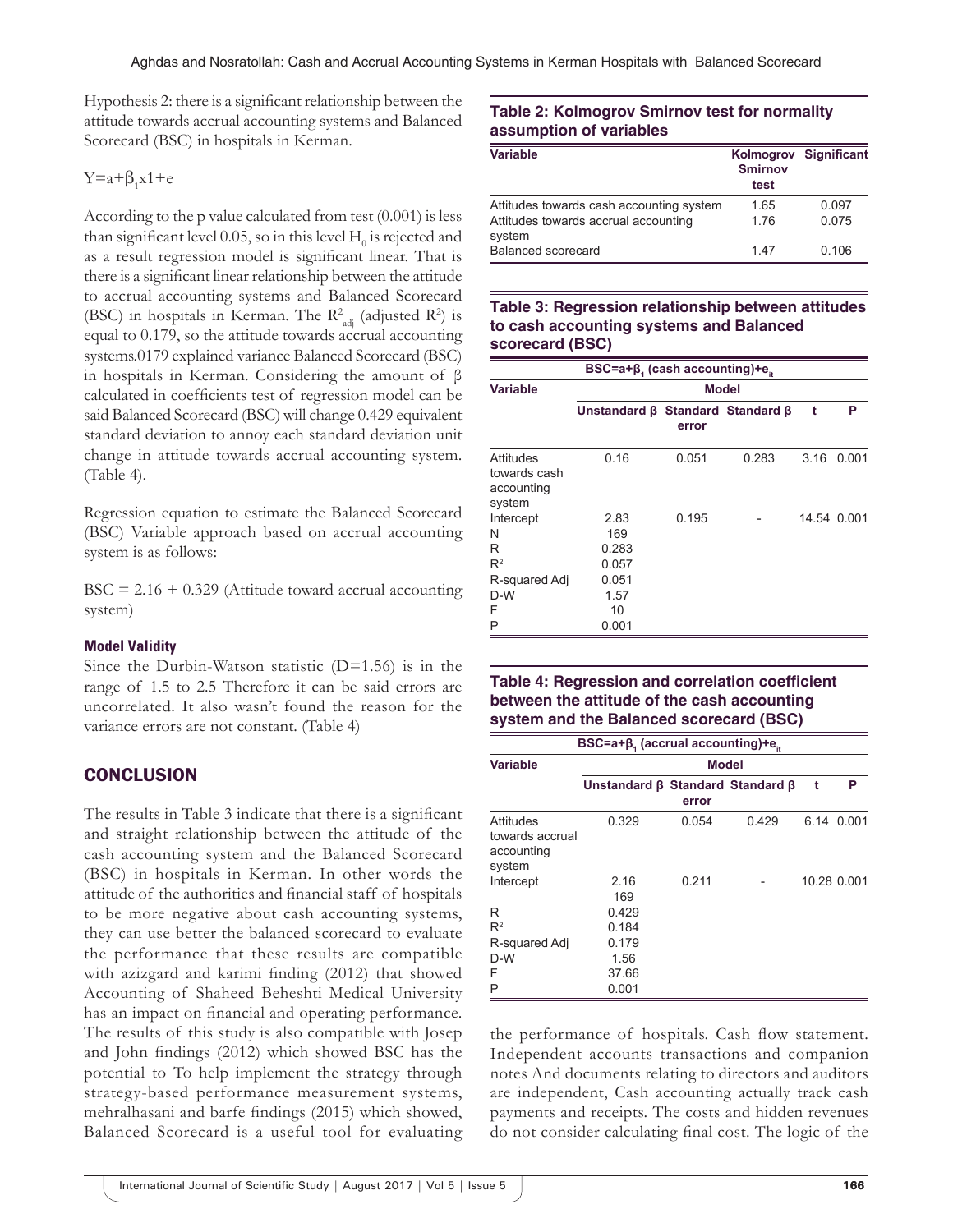infrastructure changes is that Traditional accounting system has a little emphasis to observe Limits on spending, And responsibility for cash flows and balances This could be a waiver of some aspects of the performance evaluation, Thus according to the findings of some present and previous studies we can say The evaluation of the negative aspects on cash accounting system can Strengthen the effectiveness of the balanced scorecard in evaluating the performance.

Another results in Table 4 showed that there is a significant relationship between the attitude towards accrual accounting systems and Balanced Scorecard (BSC) in hospitals in Kerman. In other words whatever the attitude of the authorities and hospitals financial staff to be more positive on accrual accounting system, they are better able to evaluate the performance using the Balanced Scorecard. That these results are compatible with findings of azizgard and karimi (2011) that showed Accounting Type impacts on Financial and operating performance Shahid Beheshti University of Medical Sciences, And accrual accounting gives managers More precise and more accurate financial reporting, karbasi yazdi and tarighi findings 1389 that showed one of the advantages of The accrual system in University of Medical Sciences and Health Services is to help more accurate and transparent evaluating. The results of this study is also compatible with josep and john findings (2012) and mehr alhasani and barfe (2010) that showed balanced scorecard is an appropriate tool to Evaluate hospital performance. Accrual-based financial statements give more comprehensive accounting information Compared to data from traditional cash accounting system. Financial statements based on accrual for a part Includes for operations, application, statement of assets and liabilities Therefore the use of accrual accounting is essential To calculate the cost of services for calculating profit and loss. Accrual Accounting has more accurate assessment of the costs and revenue. Positive attitude to the accrual accounting system could boost the performance of the Balanced Scorecard in evaluating the performance based on the present and some past researches and the hospital accounting system should be In accordance with the terms and conditions of balanced scorecard and designed based on that.

## **Practical Suggestions**

- In-service training courses for financial managers and employed accountants and chief accountants, all of the Supervisor of the different wards of Kerman hospitals meet the accrual and cash-based accounting system.
- In-service training courses For Managers and employees of Kerman hospitals with The subject

of features, functions and benefits of the Balanced Scorecard

- Preparing Handouts on accrual and cash accounting system And the need to be familiar with it And distribute it among all financial managers, employed accountants, Senior Accountants and all of Supervisor of the different wards of Kerman hospitals.
- Preparing handouts on balanced scorecard, mentioning the application Features and Benefits of Balanced Scorecard compared to other methods of evaluating the performance And distribute it among the managers and employees of Kerman hospitals
- Create a positive attitude to accrual accounting among managers and employees of hospitals in Kerman Through education and awareness.
- Encourage employees to collaborate more For accurate and complete implementation of the Balanced Scorecard

# REFERENCES

- 1. asadi, m and mirghafoori s. h, and sadeghi arani, z and khosravian, h r. 2010. Evaluate the performance of public hospitals in Yazd by Using the Balanced Scorecard model compounds DEA and Servqual. Shahid sadooghi University of Medical Sciences and Health Services magazine 18. (75) 6 'Ss 569-559.
- 2. babajani j, 2011. Accountability And internal controls in the public sector, Quarterly accountant, number 146, 22-3.
- 3. behroozi, s, dadashi khas, a, 2006, 7 Mkynzy implement to do effective strategies, number 111 and 112 page 52 to 54.
- 4. Hosseini araghi, h. aghaloo, y, 1382, Governmental Accounting, Tehran: Department of Economic Affairs.
- 5. Hamidpoor, saeed.2014. Check accountants and auditors Kerman University of Medical Sciences To accrual and cash accounting, Master's Thesis, unpublished, Islamic azad university of rafsanjan.
- 6. Khajooyi, sh and sirani, m and allahyari, a 2011. The feasibility of implementing Balanced Scorecard techniques In assessing the performance of hospitals in Shiraz, Experimental Studies Quarterly Financial Accounting, 8, 3, page 151-177.
- 7. Rajabzade, a. hasanzade, a. nalchigar, n and nalchigar, s, 2010. present a model of effective factors to create risk in E-supply chain And its impact on organizational performance. Journal of Information Technology Management. number 4: 59-78.
- 8. Rezayi, m. ebn rasool, a. 2003. Tomorrow management. Number 5 and 6. 43-50.
- 9. Sheikh zade, r. 2009. Conceptual Model of Performance Management In mission-driven organizations- Journal of Human Resource Management Volume 1. Number 2: 57-83.
- 10. Azizgard, karimi. A. 2011. Cash accounting to accrual accounting method change effects to The financial and operating performance martyr Beheshti University of Medical Sciences. Audit Knowledge magazine, 11, 4 page 11-20.
- 11. Kasiri, h, 1999. Accounting based on accountability in the public part. The auditor Journal, volume 1, Number 2.
- 12. Karbasi yazdi, h. tarighi, a. 2010. Evaluating the benefits of accrual system in Tehran University of Medical Sciences and Health Services. Journal of modern financial system in health promotion.
- 13. Mehrdad, a. 2016. Psychology of personnel. Tehran: jungle.
- 14. Mehralhasani and barfe, 2015. Evaluating the performance of teaching University of Medical Sciences hospitals and Social Security organization in Kerman. Journal of Medical Sciences.
- 15. Mirsepasi, n. 2014, Performance management positions in human resources strategy, Seminar on Performance Management. tehran.
- 16. Beechy H. T., 2007, "Does Full Accrual Accounting Enhance